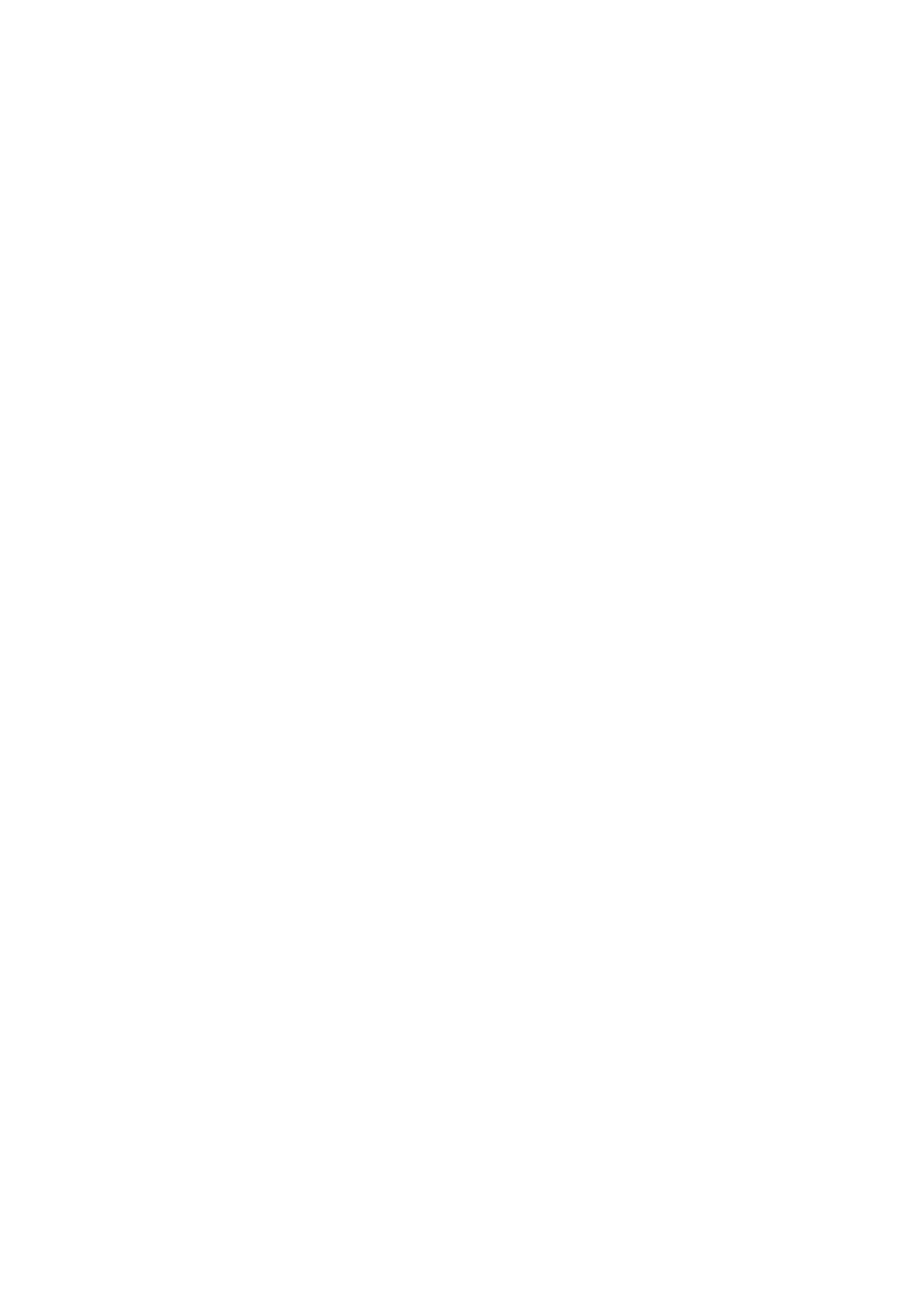# **Boiling Water Reactor Technology - International Status and UK Experience**

### A position paper from the UK National Nuclear Laboratory

Following the recent acquisition of Horizon Nuclear Power by Hitachi-GE Nuclear Energy Ltd, there is the possibility that Boiling Water Reactors (BWRs) will be built in the UK over the next decade. The Generic Design Assessment (GDA) process has already begun, with the UK's Office for Nuclear Regulation (ONR) and Hitachi-GE working together, the result of which is intended to be authorisation for Hitachi-GE's Advanced BWR to be constructed in the UK. BWR technology is new to the UK, although some commonality exists between BWRs and the PWR technology which the UK has already deployed.

 The purpose of this paper is therefore to give a description of BWR technology and to set out the basic design and operating principles of the BWR, with a more in-depth look into Hitachi-GE's ABWR . The evolution of the BWR is discussed, followed by a global overview of BWR deployment. The reactor core and nuclear fuel are then described, with particular emphasis on the differences and similarities between BWRs and PWRs (of which the UK has in-depth knowledge via Sizewell 'B' PWR).

A brief summary is made of the design features of the ABWR and, looking further into the future, the ESBWR. Whilst there are a number of important differences (discussed in this paper) between BWRs and PWRs much of the underpinning technology is similar and significant opportunities will exist for the UK supply chain to participate in the licensing, equipment manufacture, construction, commissioning and operation of BWRs.

Graham Farhall

Graham Fairhall Chief Science and Technology Officer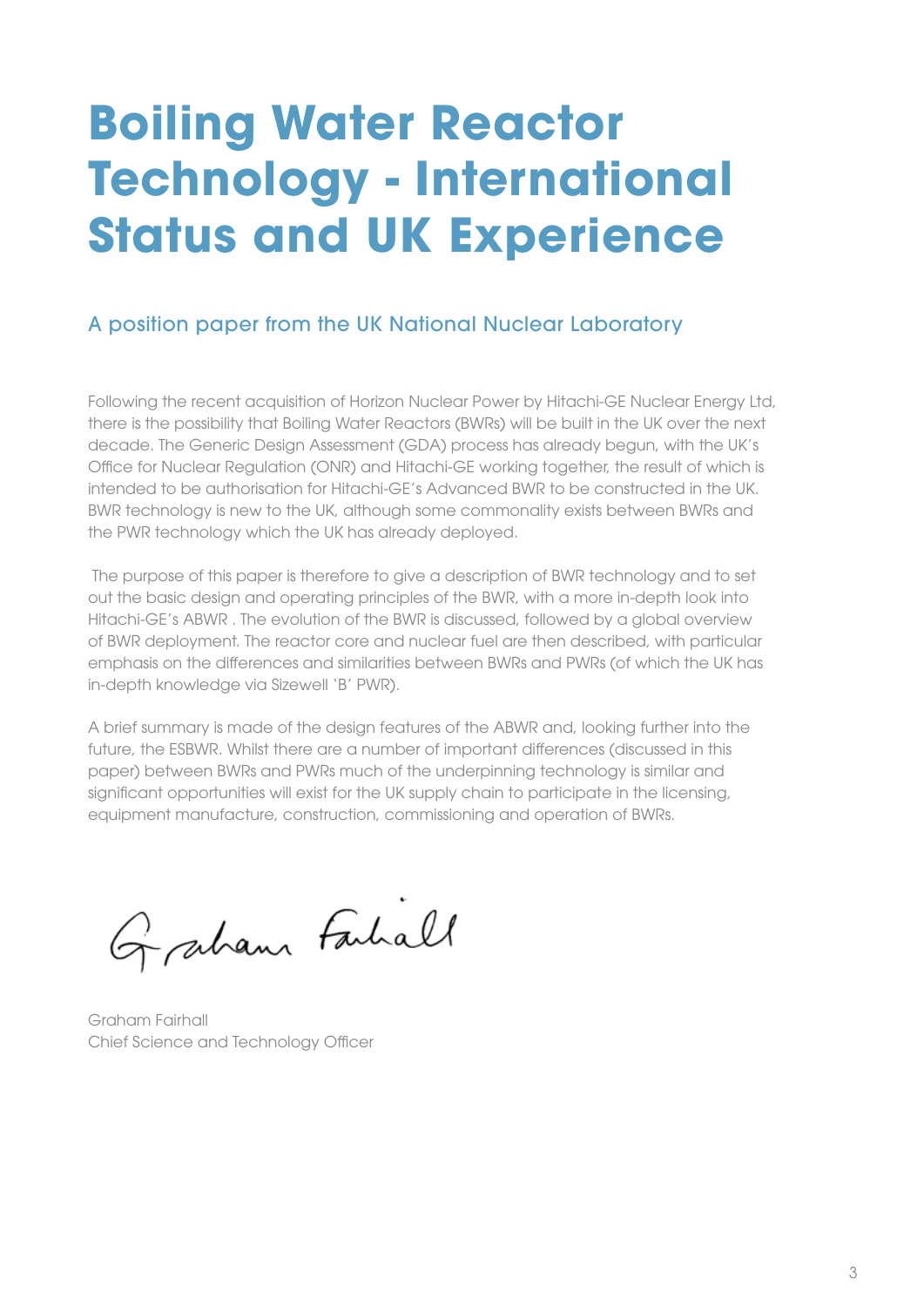## Introduction

Boiling Water Reactor (BWR) technology is wellestablished in several parts of the world, but has historically not been a significant feature of the UK nuclear industry. The recent announcement that the Horizon nuclear new build project has been taken over by Hitachi-GE, who are looking to develop BWRs on the Wylfa and Oldbury sites, has changed that.

This position paper summarises some of the key features of BWRs and their associated fuel cycles, the role BWRs play in the global industry and the experience in the UK – both in terms of operating such technology in Britain and of the UK experience which can help support a BWR programme.

A PWR precludes boiling in the primary circuit by means of the high primary circuit pressure. The thermal energy from the primary circuit is used to raise steam in a secondary circuit via large steam generators – typically 4 per reactor in modern PWRs. This secondary circuit steam is then used to drive the PWR turbine generator to produce electricity for the grid.

Reactivity control also differs between the two designs. In a PWR the core reactivity is principally controlled by the use of boric acid  $(H_3BO_3)$ which is dissolved in the primary coolant. The concentration of the neutron absorbing boron is varied to maintain criticality. The control rods are

### Major design differences between PWR and BWR

BWRs are the second most common type of nuclear reactor worldwide accounting for about 20% of global installed nuclear generating capacity. The equivalent share for Pressurised Water Reactors (PWRs) is about 67%.

The fundamental difference between a BWR and a PWR is that water is allowed to boil in the BWR core and is then used directly to drive a turbine and generate electricity. The primary circuit pressure in a BWR is typically around half that necessary in a PWR (7 MPa compared with 15 MPa).

By using this 'direct cycle' strategy a BWR has no requirement for any of the secondary circuit components which are necessary in a PWR.



*Fig 1 : Schematic comparison of PWR (top) and BWR (bottom) reactor designs (Source: US NRC)*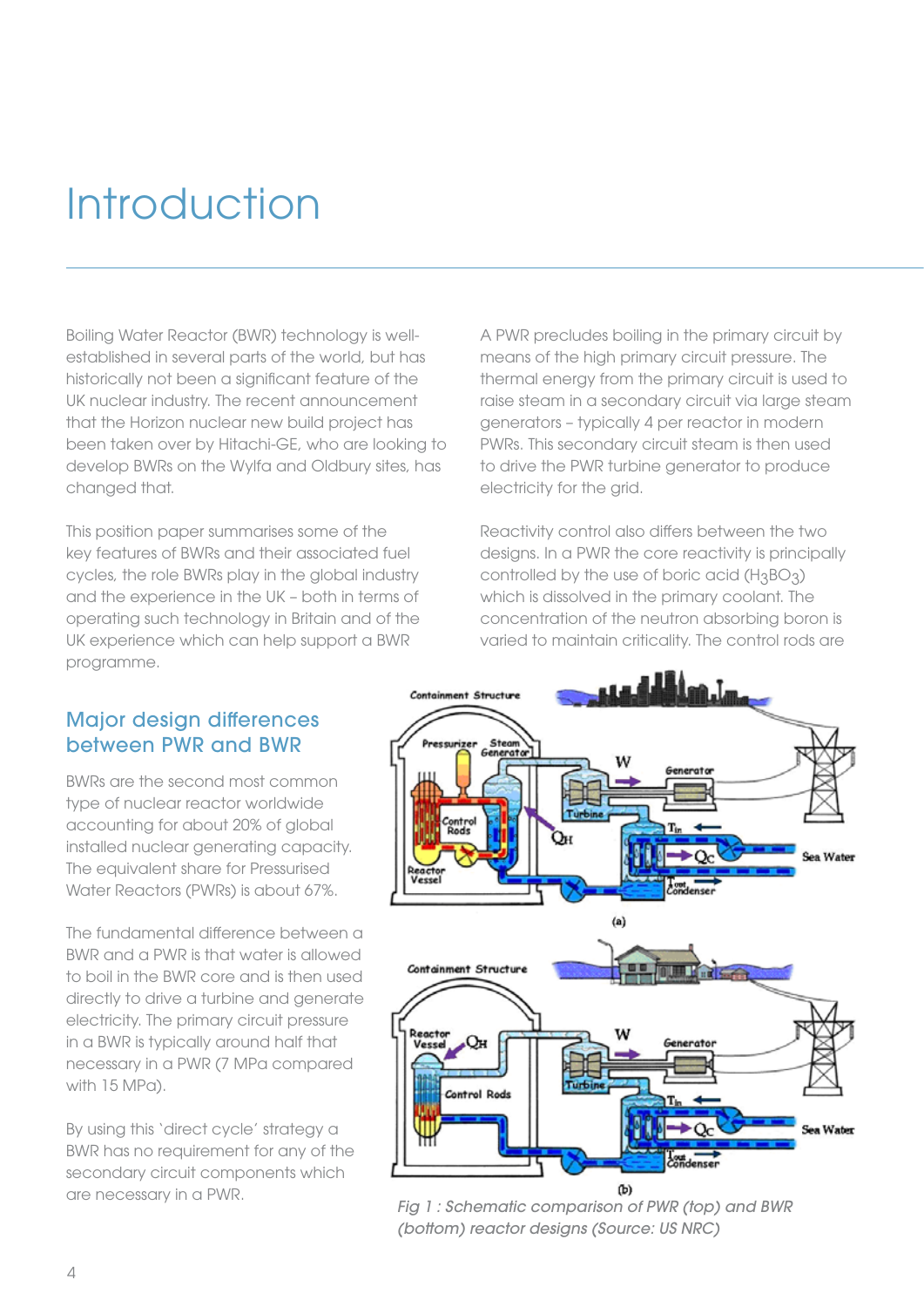usually only shallowly inserted at the top of the PWR fuel assemblies during routine full power operation – the bulk of the reactivity control being achieved by the boron in the coolant.

Since the BWR has boiling water in the reactor core, boric acid cannot be used as the primary means of reactivity control. Steam bubbles will be increasingly prevalent as the coolant travels along its flow path up the reactor core. If boric acid were to be used, the formation of these bubbles would result in significant reactivity variations since the neutron absorbing boron would be largely absent from such bubbles (along with the majority of the boiling water). For this reason, reactivity management in a BWR is accomplished via (i) burnable poisons such as gadolinia ( $Gd_2O_3$ ) intimately mixed with the  $UO<sub>2</sub>$  fuel, (ii) deeper control rod insertion and (iii) changing the amount of neutron moderation in the reactor via the control of coolant flow, eg in some BWR designs by varying the reactor coolant pump speed.

Since the water density decreases substantially with height in the BWR, the control rods (which are in fact shaped like cruciform blades) are inserted from the bottom of the core. The control rods would have less effect at the top of the core since the reduced neutron moderation (as a result of increased void formation) yields fewer thermal neutrons. The neutron absorbing material in the BWR control rods (boron in the form of  $B_4C$ ) preferentially absorbs thermal neutrons therefore the control rods are most efficient in the low void regions towards the bottom of the reactor core.

Although a BWR has fewer components compared with a PWR (no steam generators, less piping) it should be noted that the BWR pressure vessel is much taller than for an equivalent PWR since steam separators and driers are located above the reactor core.

Also in a BWR, the primary circuit extends much further – including out to the turbine generator. This means that the same water which passes the fuel rods also passes through the turbine, and means that any water-borne contamination (for instance from a failed fuel rod) or activation products will be transported through the turbine and condenser. This requires additional shielding and access control of these components during reactor operation, although the restrictions are usually lifted once the reactor is shut down, since most activation products have very short half-lives (measured in seconds).

"Reactivity is controlled in PWRs primarily by varying the concentration of boric acid dissolved in the coolant. In BWRs, control rod movement and coolant pump speed variation are used."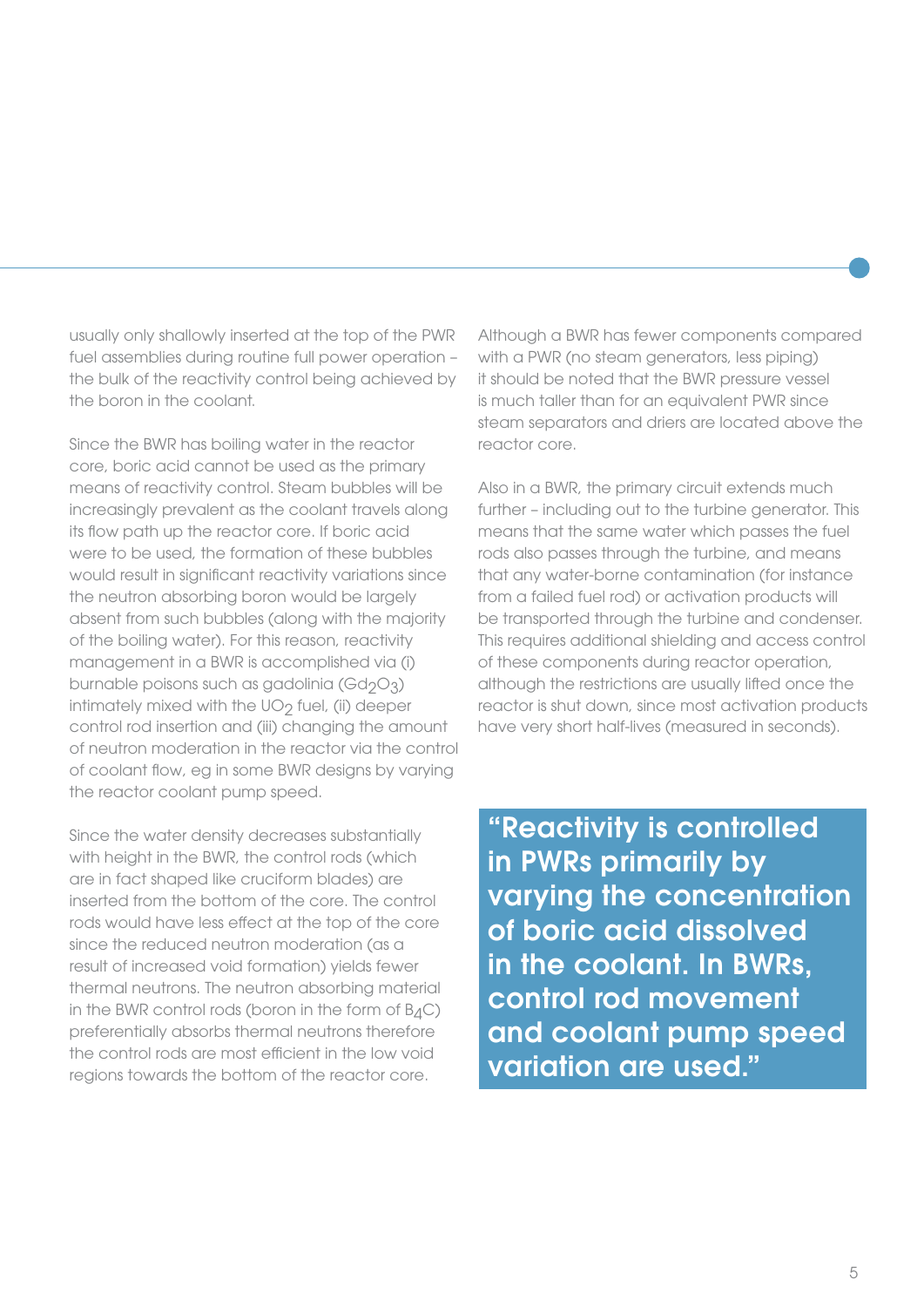## Evolution of BWR Technology

The first boiling water reactor experiments (BORAX-1) were carried out at the Argonne National Laboratory (ANL) in Idaho in 1953. These tests demonstrated that in-core boiling would be stable and that key operating characteristics (such as the void coefficient) were favourable from a safety standpoint. The first experimental boiling water reactor (EBWR) was then built by ANL in 1956 near Chicago. The development of commercial BWRs was undertaken by General Electric (GE) and the prototype Vallecitos BWR was built in 1957 near San Jose, California. This then led on to the development of commercial BWRs.

The first US commercial nuclear power plant, Dresden 1, was a BWR/1. The design then evolved through several variants of reactor and containment up to GE version BWR/6 as summarised in the table below. The majority of BWRs in operation worldwide are GE designed. ABB-Atom (now integrated with Toshiba-Westinghouse) and Siemens-KWU have also successfully built BWRs in Sweden and Germany respectively. In addition there are four Advanced Boiling Water Reactors (ABWRs) designed by Hitachi-GE and Toshiba in operation in Japan with a further two under construction.

The BWR containment design evolved in parallel with the reactor design, from the first BWR containments which were spherical "dry" structures. Dry containments are still used today in PWR designs. The BWR, however, switched to the "pressure suppression" containment design with a suppression pool.

This had advantages including a higher heat capacity, an enhanced ability to accommodate rapid depressurisation and a simplified compact design. The Mark I containment was the first of the new containment designs. The Mark I design has a characteristic light bulb configuration for the reinforced concrete drywell, surrounded by a steel torus that houses a large water pressure suppression pool. This toroidal pressure suppression pool also plays an important role in the Mark I design as a heat sink in the case of an incident or accident.

The conical Mark II design has a less complicated arrangement. A key feature is the large containment drywell that provides more room for the steam and Emergency Core Cooling



*Figure 2: Evolution of GE BWR design (reproduced by permission of GE Hitachi)*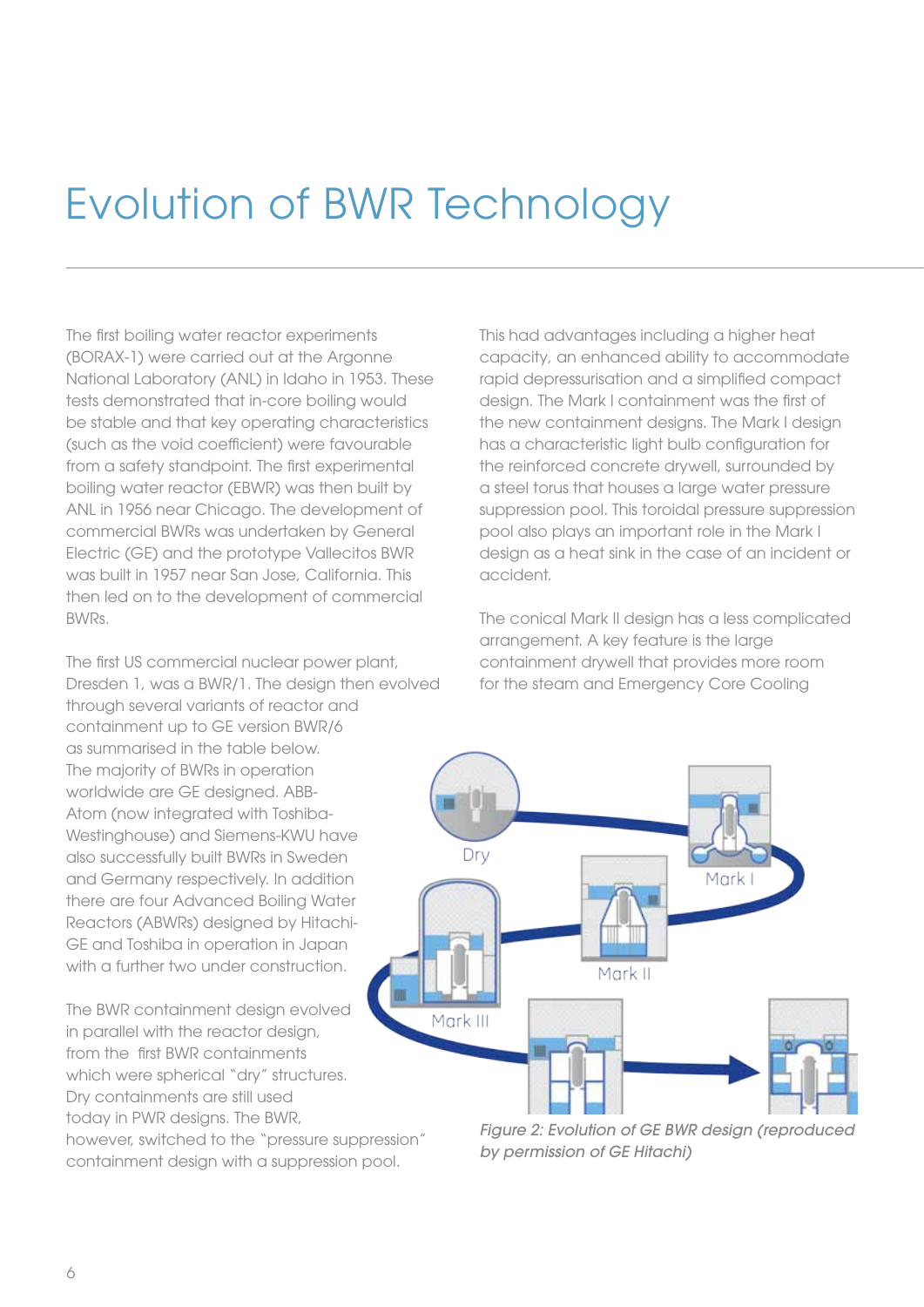| Reactor      | <b>First Commercial</b><br><b>Operation Date</b> | <b>Representative Plant/Characteristics</b>                                                                                                                                                  |
|--------------|--------------------------------------------------|----------------------------------------------------------------------------------------------------------------------------------------------------------------------------------------------|
| BWR/1        | 1960                                             | Dresden 1 - Initial commercial size BWR                                                                                                                                                      |
| BWR/2        | 1969                                             | Oyster Creek - Plants purchased solely on economics;<br>large direct cycle                                                                                                                   |
| BWR/3        | 1971                                             | Dresden 2 - First jet pump application; improved ECCS;<br>spray and flood capability                                                                                                         |
| BWR/4        | 1972                                             | Vermont Yankee - Increased power density (20%)                                                                                                                                               |
| BWR/5        | 1977                                             | Tokai 2 - Improved ECCS; valve flow control                                                                                                                                                  |
| BWR/6        | 1978                                             | Cofrentes - Compact control room; solid-state nuclear<br>protection system                                                                                                                   |
| <b>ABWR</b>  | 1996                                             | Kashiwazaki-Kariwa 6 - Reactor internal pumps; fine<br>motion control rod drives; advanced control room;<br>digital and fibre optic technology; improved ECCS;<br>high/low pressure flooders |
| <b>ESBWR</b> | Not yet applicable                               | Natural circulation; passive ECCS                                                                                                                                                            |

ECCS - Emergency Core Cooling System

*Figure 3: BWR Design Evolution*

System (ECCS) piping. The Mark III containment design, used worldwide with BWR/6s and some BWR/5s, represented a major improvement in simplicity. Its containment structure is a right circular cylinder that is easy to construct, and provides ready access to equipment and ample space for maintenance activities. Other features of the Mark III include horizontal vents to reduce overall lossof-coolant accident (LOCA) dynamic loads and a freestanding steel structure to ensure leak tightness. In Mark II and later BWR designs, the heat sink is provided by a 'wetwell', which is no longer in the

form of a distinct torus but is integrated within the primary containment below the 'drywell'.

During faults, heat dumped into the wetwell via steam is transferred to the ultimate heat sink (eg, a river or a cooling tower) via heat exchangers.

In the ESBWR, the design is fully passive, meaning that no power systems or human interventions are needed for at least 72 hours to ensure the heat can be dispersed.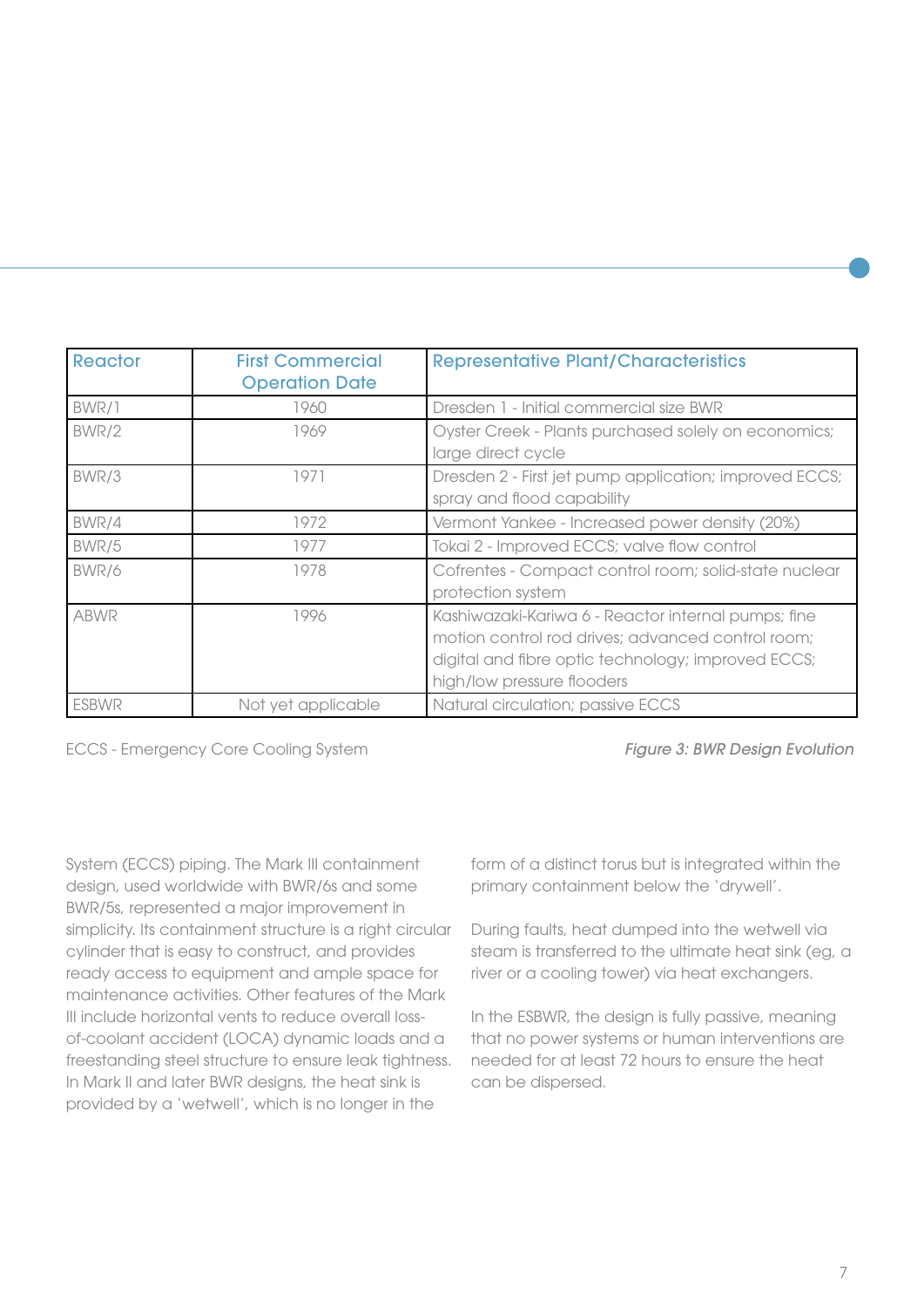### BWR Global Overview

There are 84 commercial BWRs in operation worldwide, making the BWR the second most common type of reactor behind the PWR (of which there are 272). The majority of the BWRs are sited in the US (35 reactors) and Japan (26 reactors). In addition, Sweden has mostly adopted BWR technology and BWRs are also operating in Finland, Spain, Switzerland, Germany, Mexico and India.

The BWR is a mature robust reactor design with a performance record comparable with that of the PWR. As regards operational experience, BWRs and PWRs are the top performing reactors with modern variants of both designs performing equally well in terms of availability.

### Fukushima

The Fukushima incident in March 2011 was centred around the response of a number of BWR reactors to a major earthquake and associated tsunami. The Fukushima site was home to 6 GE-designed BWRs, which began operating in the 1970s.

Fukushima Unit 1 is a BWR/3 design (see table above), whereas Units 2-5 are BWR/4 technology and Unit 6 is a BWR/5 design.

| Country             | <b>PWR</b>     |        | <b>BWR</b>     |       |
|---------------------|----------------|--------|----------------|-------|
|                     | No.            | MW(e)  | No.            | MW(e) |
| <b>ARGENTINA</b>    |                |        |                |       |
| <b>ARMENIA</b>      | 1              | 375    |                |       |
| <b>BELGIUM</b>      | 7              | 5927   |                |       |
| <b>BRAZIL</b>       | $\overline{2}$ | 1884   |                |       |
| <b>BULGARIA</b>     | $\overline{2}$ | 1906   |                |       |
| CANADA              |                |        |                |       |
| <b>CHINA</b>        | 13             | 10496  |                |       |
| <b>CZECH REP.</b>   | 6              | 3766   |                |       |
| <b>FINLAND</b>      | $\overline{2}$ | 976    | 2              | 1760  |
| <b>FRANCE</b>       | 58             | 63130  |                |       |
| <b>GERMANY</b>      | 7              | 9496   | $\overline{2}$ | 2572  |
| <b>HUNGARY</b>      | 4              | 1889   |                |       |
| <b>INDIA</b>        |                |        | $\mathfrak{p}$ | 300   |
| IRAN, ISL, REP.     | 1              | 915    |                |       |
| <b>JAPAN</b>        | 24             | 19284  | 26             | 24931 |
| KOREA, REP. OF      | 17             | 15966  |                |       |
| <b>MEXICO</b>       |                |        | $\overline{2}$ | 1300  |
| <b>NETHERLANDS</b>  | 1              | 482    |                |       |
| <b>PAKISTAN</b>     | $\overline{2}$ | 600    |                |       |
| <b>ROMANIA</b>      |                |        |                |       |
| <b>RUSSIA</b>       | 17             | 12864  |                |       |
| <b>SLOVAKIA</b>     | 4              | 1816   |                |       |
| <b>SLOVENIA</b>     | 1              | 688    |                |       |
| <b>SOUTH AFRICA</b> | $\overline{2}$ | 1830   |                |       |
| <b>SPAIN</b>        | 6              | 6057   | 2              | 1510  |
| <b>SWEDEN</b>       | 3              | 2811   | 7              | 6515  |
| <b>SWITZERLAND</b>  | 3              | 1700   | $\overline{2}$ | 1563  |
| <b>UK</b>           | $\overline{1}$ | 1191   |                |       |
| <b>UKRAINE</b>      | 15             | 13107  |                |       |
| <b>USA</b>          | 69             | 67368  | 35             | 34097 |
| <b>TOTAL</b>        | 270            | 248364 | 84             | 77726 |

#### *Figure 4: List of operating LWRs and Map showing LWRs around the globe (Source: WNA)*

The circumstances relating to the events of March 2011 are recorded in detail elsewhere and this paper does not attempt to summarise those events here. However BWR technology has advanced substantially between the reactors which were damaged at Fukushima and today's modern

> designs such as ABWR and ESBWR. As outlined earlier, these improvements include containment design, reduced fuel duty (power per metre of fuel rod), improvements to the emergency core cooling systems and – in the case of ESBWR – a move to passive safety systems.

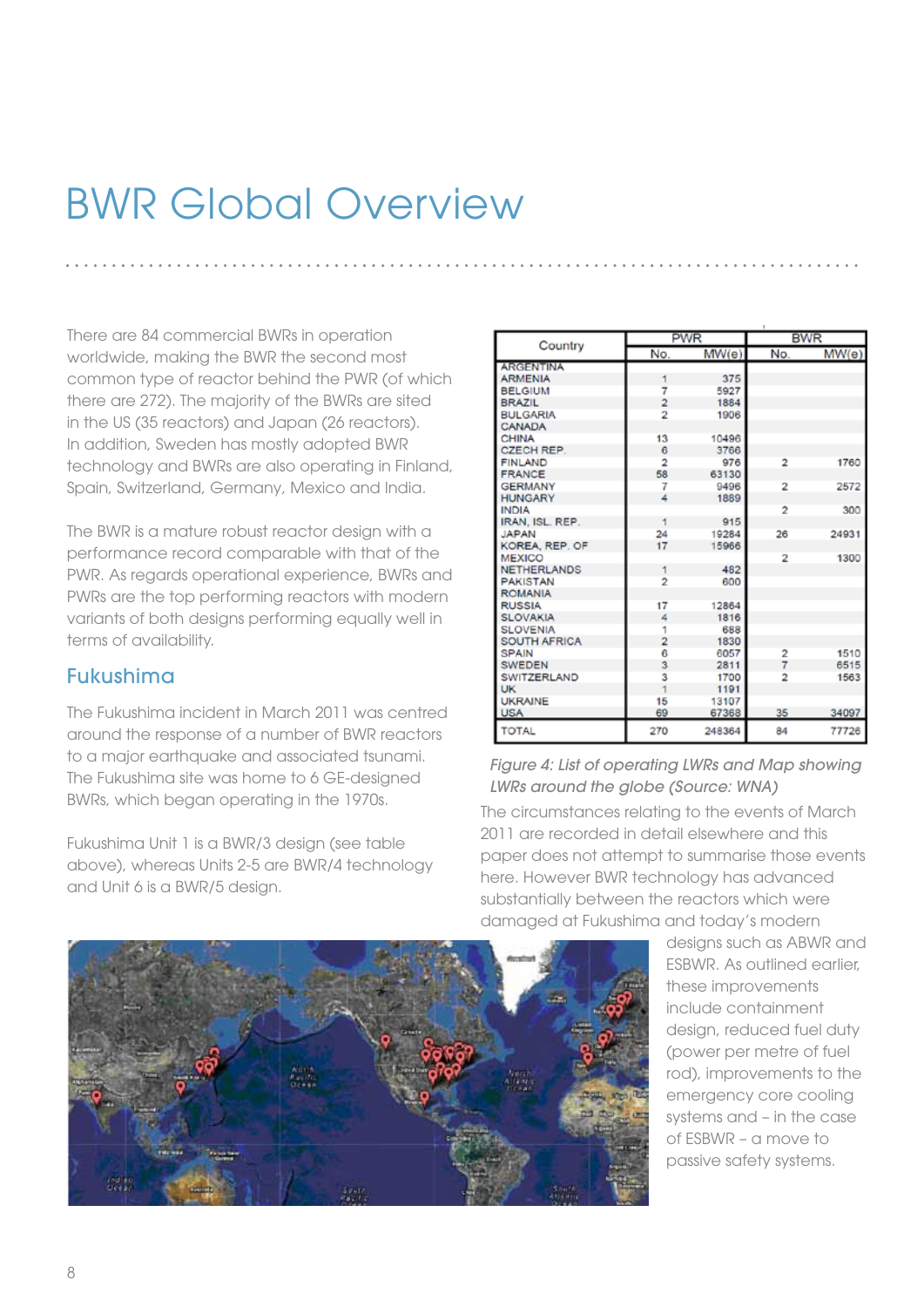### Fuel Differences between PWR and BWR

In principle, BWR fuel is similar to that used in PWRs -UO<sub>2</sub> fuel pellets are stacked within sealed pins clad in zirconium alloy. These pins are then restrained in rigid square arrays to make fuel assemblies.

There are however some fundamental differences between PWR and BWR fuel, in particular in relation to the design of the fuel assemblies.

- While the active fuel heights are broadly comparable for the two systems (approximately 3.5 m) the BWR fuel assembly is ~¼ the size of the PWR variant. The PWR fuel is typically a 17x17 array of fuel rods whereas the BWR typically comprises a 10x10 array (or smaller). This is to accommodate the BWR cruciform control rods which move in the gaps between every group of 4 fuel assemblies to help control reactivity. As explained earlier, reactivity control in BWRs cannot be achieved through the use of boric acid in the coolant, since the water coolant is designed to boil, producing significant voidage, which would reduce the effectiveness of this approach
- As well as being smaller, BWR fuel assemblies have a high degree of heterogeneity compared with PWRs. PWR fuel usually comprises a single 235U enrichment radially, with perhaps a lower enrichment region at the top and bottom (i.e., axial blankets) to improve neutron economy
- BWRs however have 4 or 5 different enrichments radially within a single assembly for power distribution optimisation (as well as doped pins incorporating a neutron poison for reactivity control through the life of the fuel, such as





*Figure 5: Schematic of 4 BWR fuel assemblies plus control rods (top, reproduced by permission of GE Hitachi) and a PWR fuel assembly and control rod (reproduced by permission of Westinghouse).*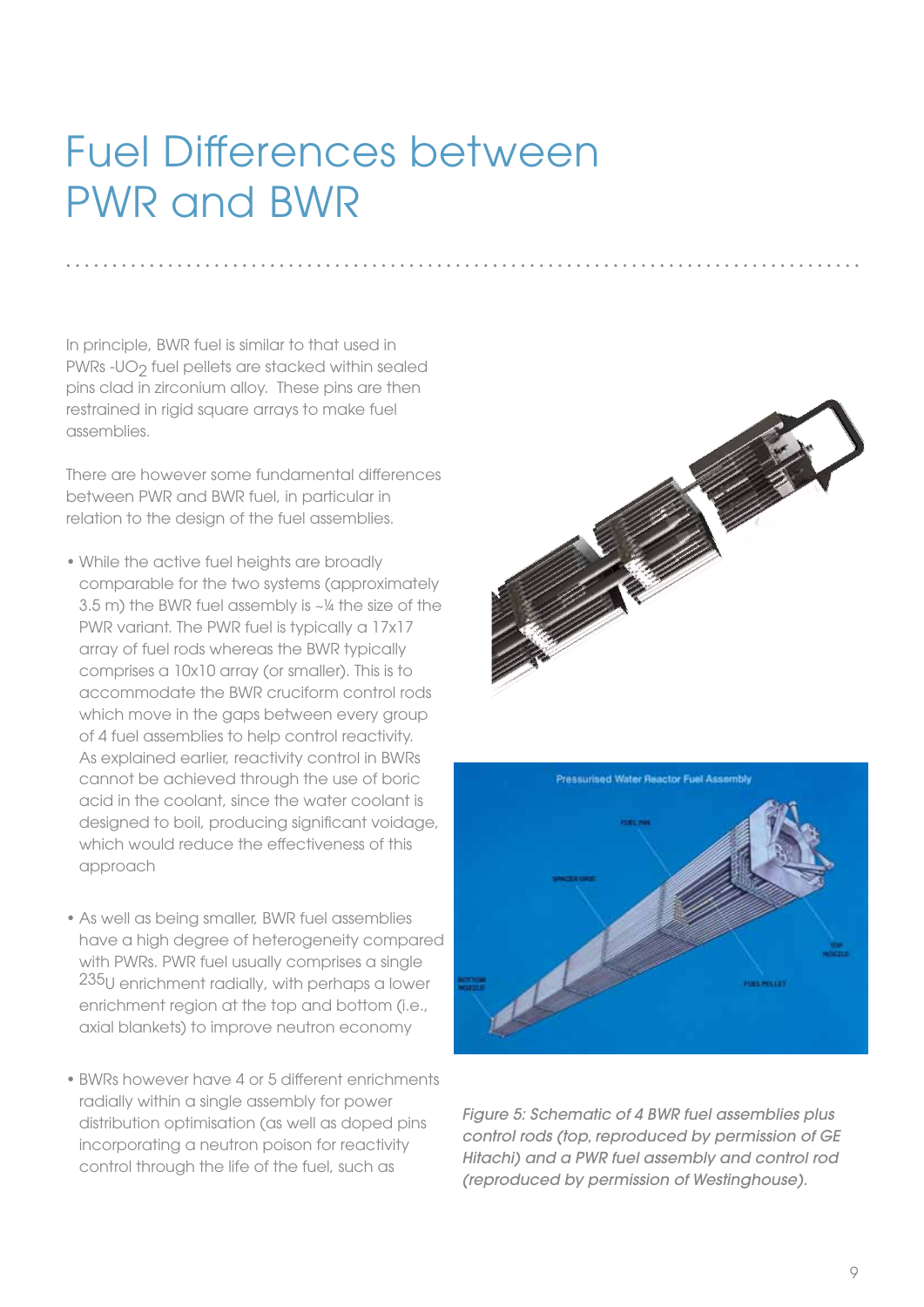## Fuel Differences between PWR and BWR cont.

 $Gd_2O_3$  or Er<sub>2</sub>O<sub>3</sub>). The fuel enrichment also varies axially.

• In addition, part lenath fuel rods are often used in BWRs, water channels are included to improve moderation and the entire array of rods is encased in a zirconium alloy box to reduce cross-flow between assemblies, which could otherwise be encouraged by the combination of part-length rods, boiling coolant and control blade movement. In turn, cross flow could lead to localised "dry spots" on the clad wall and the associated risk to cladding integrity.

### Fuel Cycle Implications

#### Mining

The fuel discharge burnups and throughputs for a BWR are similar to those seen in a PWR and so the mining requirements in terms of TWhe per kg of mined yellowcake (U<sub>3</sub>O<sub>8</sub>) are similar.

#### Enrichment

Again, the fuel enrichment requirements are broadly equivalent between the BWR and PWR although the BWR fuel requires a larger number of fuel enrichments within each assembly.

#### Conversion and Fuel Manufacture

Similar again for both BWR and PWR in terms of conversion volume requirements and intermediates going from  $U_3O_8$  to enriched  $UO_2$ . The fuel manufacturing route is of course different given the more heterogeneous nature of the BWR fuel, the inclusion of a fuel shroud for each BWR assembly and the inclusion of part length rods and water channels.

#### Irradiation

BWRs can operate with enriched non-irradiated or reprocessed uranium fuel and Mixed plutonium/ uranium OXide (MOX) fuels in the same manner as PWRs.

### Reprocessing

If a closed fuel cycle is adopted, BWR fuel is fully capable of being reprocessed, in the same way as PWR fuel. There is extensive global experience of both reactor types operating in closed fuel cycles.

### **Disposal**

If a reprocessing route is followed, the optimal long term disposal route for the fuel waste streams is fit for purpose for both PWR and BWR fuel (i.e. cementation of ILW, vitrification of HLW followed by geological disposal in a repository). If an open fuel cycle is adopted, then BWR fuel can be stored in the same way as PWR fuel. Similarly, direct disposal of BWR fuel is comparable to that of PWR fuel.

"BWR fuel assemblies are more heterogeneous than PWR fuel, with several different fuel rod types within a single assembly (cf. one or two rod types in standard PWR fuel)."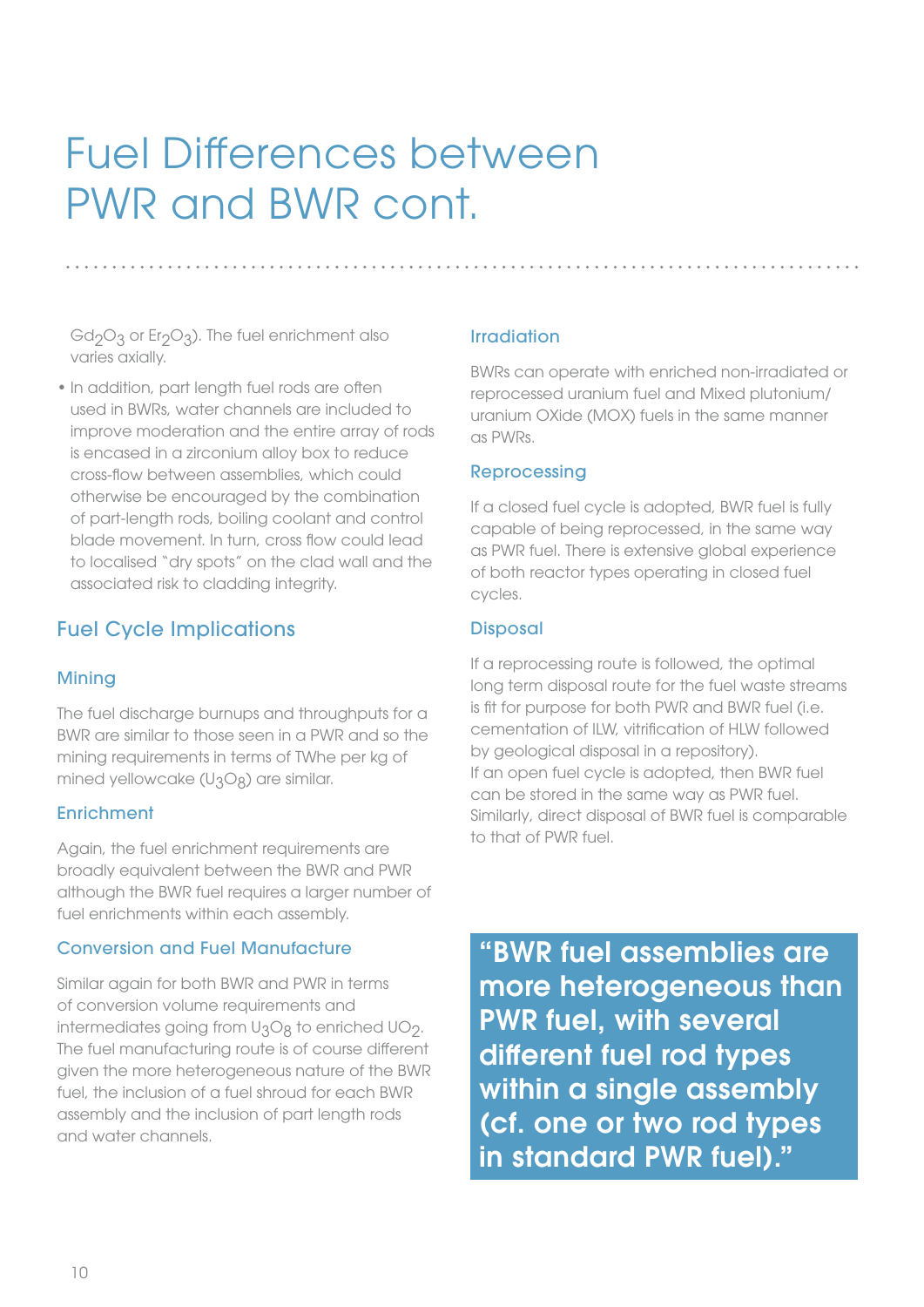## **Specifics of the ABWR Design**

The Advanced Boiling Water Reactor (ABWR) was developed by General Electric, Hitachi and Toshiba during the 1980s under the sponsorship of Tokyo Electric Power Company (TEPCO). The design objective was to produce a reactor that combined the best features of existing BWRs with new technologies and modular construction techniques. Safety improvements were given the highest priority.

Figure 7 shows a comparison of ABWR with the BWR/6 design. It is worth noting that the last BWR/6 to come into operation was Hamaoka Unit 4 in Japan, which received its operating licence in 1993.

Compared with previous BWR designs the ABWR is reported to be safer, more reliable and easier to operate and maintain. The capital costs



- 1 Vessel flange and closure head
- 2 Vent and head spray assembly
- 3 Steam outlet flow restrictor
- 4 RPV stabilizer
- 5 Feedwater nozzle
- 6 Forged shell rings
- 7 Vessel support skirt
- 8 Vessel bottom head
- 9 RIP penetrations
- 10 Thermal insulation
- 11 Core shroud
- 12 Core plate
- 13 Top guide
- 14 Fuel supports
- 15 Control rod drive housings
- 16 Control rod quide tubes
- 17 In-core housing
- 18 In-core guide tubes and stabilizers
- 19 Feedwater sparger
- 20 High pressure core flooder (HPCF) sparger
- 21 HPCF coupling
- 22 Low pressure flooder (LPFL)
- 23 Shutdown cooling outlet
- 24 Shroud head and steam separator assembly
- 25 Steam druer assemblu
- 26 Reactor internal pumps (RIP)
- 27 RIP motor casing
- 28 Core and RIP differential pressure line
- 29 Fine motion control rod drives
- 30 Fuel assemblies
- 31 Control rods
- 32 Local power range monitor

Figure 6: ABWR Schematic (reproduced by permission of GE Hitachi)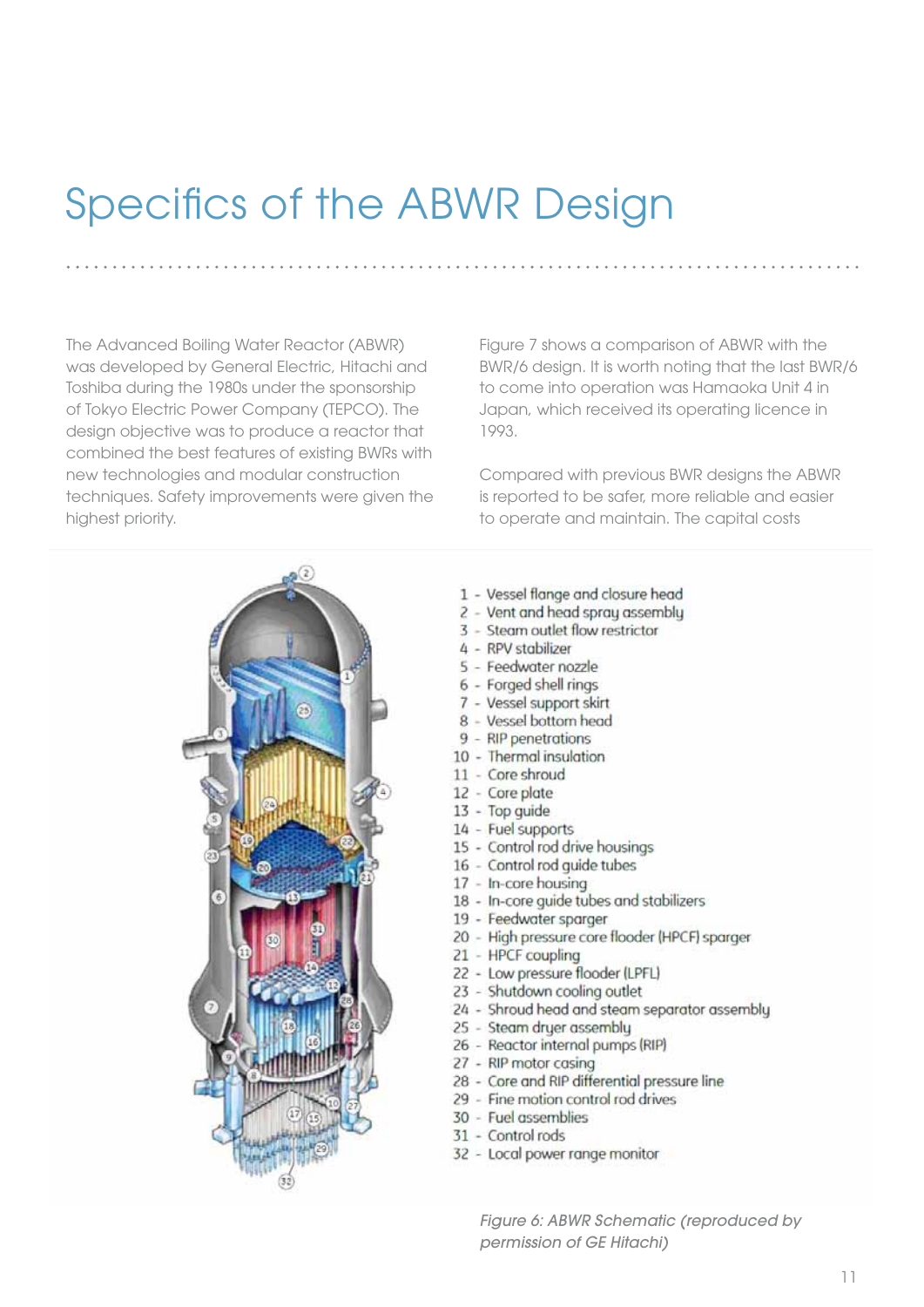## Specifics of the ABWR Design cont.

and the operation and maintenance costs are lower and it has a shorter construction time (eg, approximately 39 months from first concrete to first fuel load in Japan).

The internal coolant pumps used in the ABWR eliminate external recirculation systems (so there is less external pipework and therefore less risk of a LOCA). The more compact integrated containment and reactor building has an improved seismic response and is easier to construct. Efforts were also made to reduce radwaste and occupational exposure, for example by minimising the use of stellite (a cobalt-chromium alloy). Stellite is a very wearresistant alloy typically used in valve seats (its properties also make it suitable to line machine aun barrels). However, the <sup>59</sup>Co in stellite will absorb neutrons to become <sup>60</sup>Co which decays with a five year half-life releasing beta radiation and very energetic gamma rays. The minimisation of its use therefore reduces occupational exposure.

The ABWR is fully automated in response to a loss of coolant accident (LOCA), and operator action is not required for 3 days. After 3 days the operators must replenish ECCS water supplies. These and other improvements make the plant safer than previous reactors.

| <b>Feature</b>              | <b>AWBR</b>                                             | <b>BWR/6</b>                                                         |
|-----------------------------|---------------------------------------------------------|----------------------------------------------------------------------|
| Recirculation               | Vessel mounted reactor internal<br>pumps                | Two external loop recirculation<br>systems with jet pumps inside RPV |
| Control Rod Drives (CRD)    | Fine motion CRDs                                        | Locking piston CRDs                                                  |
| <b>ECCS</b>                 | 3-division ECCS                                         | 2-division ECCS plus HPCS                                            |
| Reactor vessel              | Extensive use of forged rings                           | Welded plate                                                         |
| Primary containment         | Advanced - compact, inerted<br>with nitrogen            | Mark III                                                             |
| Secondary containment       | Reactor building                                        | Shield, fuel, auxiliary and DG<br>buildings                          |
| Control and instrumentation | Digital, multiplexed, fibre optics,<br>multiple channel | Analog, hardwired, single<br>channel                                 |
| Control room                | Operator task-based                                     | System-based                                                         |
| Severe accident mitigation  | Inerting, drywell flooding,<br>containment venting      | Not specifically addressed                                           |
| Offgas                      | Passive offgas with room<br>temperature charcoal        | Active offgas with chilled<br>charcoal filters                       |

CRD Control Rod Drive

ECCS Emergency Core Cooling System

HPCS High Pressure Core Spray

DG Diesel Generator

*Figure 7: Comparison of key ABWR and BWR/6 features*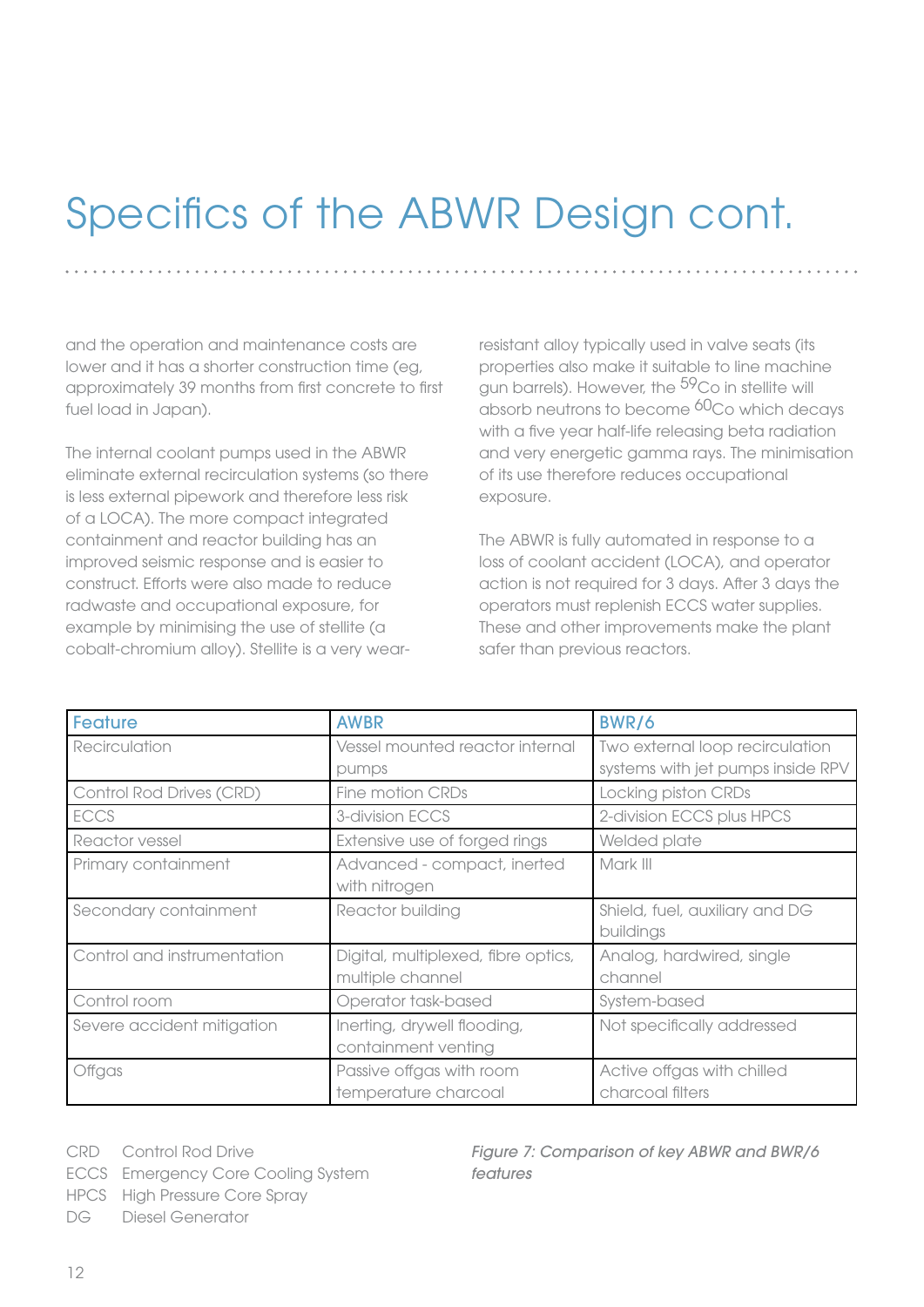## ABWR construction and operating experience

There are four 1.3 GWe ABWR units in Japan; Kashiwazaki Kariwa 6 & 7, Hamaoka 5 and Shika 2. A further 2 units are under construction at Matsue and Oma. There are also 2 ABWRs being built at Lungmen in Taiwan.

The ABWRs at Kashiwazaki-Kariwa (the world's highest output nuclear power plant complex) were built in 36.5 and 38.3 months for Unit 6 and 7 respectively, approximately 10 months less than the previous quickest construction time for a BWR in Japan. Despite being first of a kind they were also built to budget.

From the IAEA Power Reactor Information System the average load factor for these plants is of the order of ~45%.

The reasons for this low value for the ABWR are:

- ABWRs have only been operating for a relatively short period of time (since 1996, 1997, 2005, 2006) therefore a 'poor year' skews the load factor data disproportionately compared with established plants that have been operating for longer;
- ABWR outages have been due to earthquakes (in 2007 at Chūetsu and in 2011 at Fukushima) and turbine blade problems;
- • Damaged turbines were found at Hamaoka 5 and Shika 2 reactors. At the Kashiwazaki-Kariwa 6 and 7 plants, damage was also found in turbines though to an extent that did not adversely affect operation. All damage was due to the design of the 52-inch turbine blades. The design was subsequently changed to make the turbine blades more resistant to both random and 'flashback' vibrations. Random vibrations are irregular oscillations that occur in the blades as a result of steam turbulence within the turbine. They occur when the turbine is under no load or at low load operation. Flashback

vibrations are caused by wet steam that enters the turbine during a load rejection. This reverse flow of steam into the turbine is caused by the pressure drop in the turbine that occurs when the steam flow is stopped or significantly reduced;

- The load factors of the Kashiwazaki-Kariwa 6 and 7 plants before the 2007 earthquake - over 80% - are more indicative of the real ability of the ABWRs, and are equivalent to those of Japanese BWRs (62%) and PWRs (78%) pre-Fukushima;
- At Hamaoka 5, a shutdown was caused by a high hydrogen concentration in the off-gas system. The off-gas system processes and filters the hydrogen, oxygen and noble gases (eg, krypton and iodine) from the BWR's condenser. The condenser cools the steam exiting the turbines before it is sent back as water through the core once more.
- The hydrogen concentration increased due to a decrease in the performance of the catalyst for recombining the hydrogen and oxygen in the system. This was due to two factors, the manufacturing process of the catalyst and a substance contained in the sealing material used for the turbine system. The same incident took place in other BWRs eg, Onagawa 3 and Hamaoka 4. Countermeasures were developed and duly adopted. (http://www.neimagazine. com/features/featureinside-japaneseoutages-721/)
- To summarise, the unplanned shutdowns have been due to conventional problems and do not suggest there are any inherent ABWR-specific problems now that the turbine issues have been resolved. It can be anticipated that ABWR availability in future will be comparable to other modern PWR and BWR designs, as described earlier.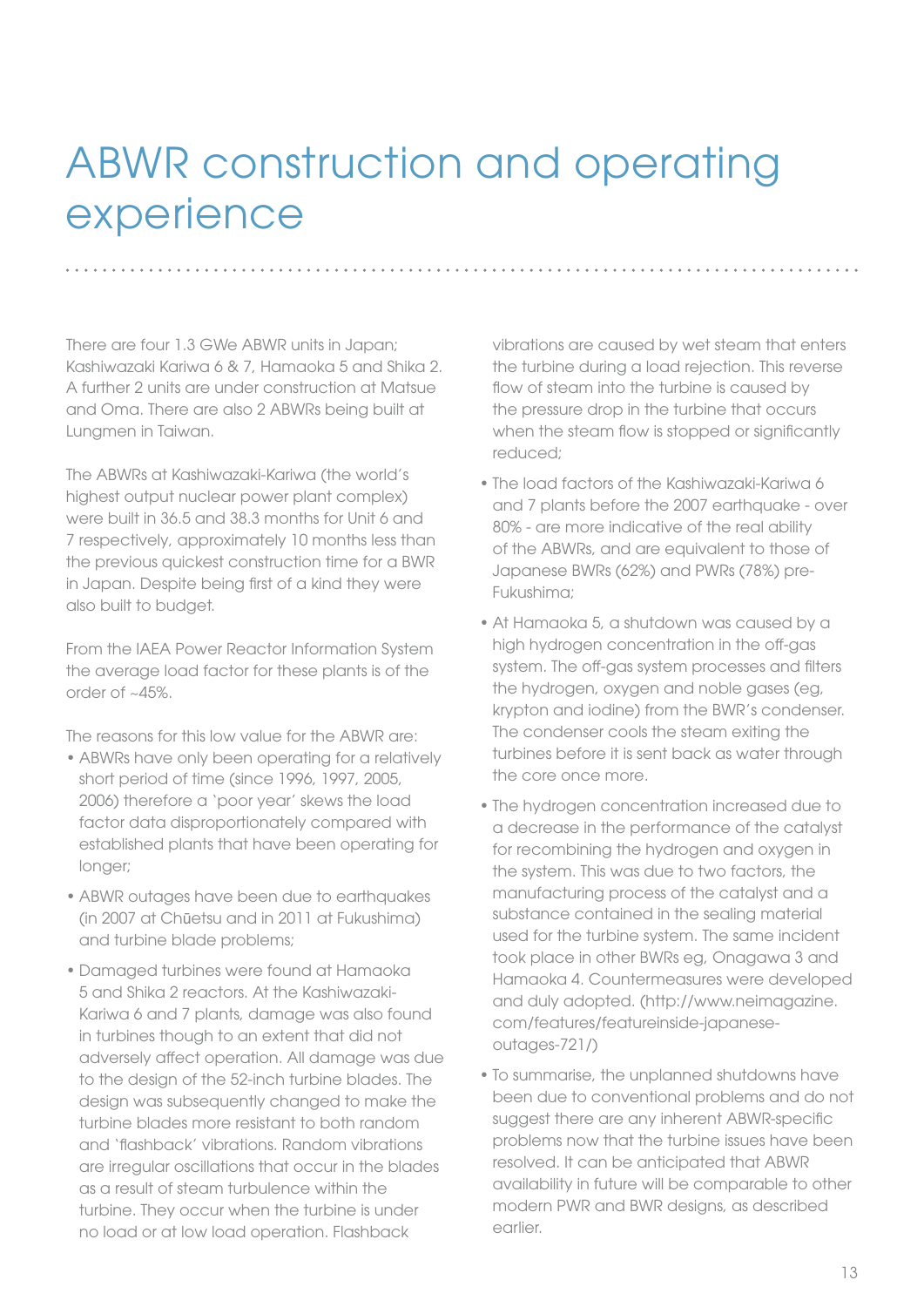## The Economic Simplified Boiling Water Reactor (ESBWR)

GE-Hitachi also offers the Economic Simplified Boiling Water Reactor (ESBWR) as part of their reactor portfolio. The ESBWR incorporates passive safety features derived from its predecessor, the Simplified Boiling Water Reactor (SBWR) and from the Advanced Boiling Water Reactor (ABWR). The SBWR program was not pursued due to the economics of small reactor vs larger variants. However, aspects of the passive safety technology developed and tested during the SBWR program have been transferred directly into the ESBWR.

One of the main differences between the ESBWR and current operating reactors is the absence of reactor coolant pumps and no dependence on diesel generators for safety systems. The reactor operates using natural circulation, enhanced by using a taller reactor pressure vessel (RPV). The taller RPV also contributes to enhanced safety margins with a robust passive Emergency Core Cooling System (ECCS).

It is worth noting that natural circulation in BWRs is a proven technology, eg, it was used in some of<br> **Passive Containment Cooling System (PCCS)**<br> **Automatic Depressurization**<br>
Standby Linui



*Figure 8: ESBWR Key Safety Systems (reproduced by permission of GE Hitachi)*

the early plants like Dodewaard (183 MWth) and Humboldt Bay (165 MWth). The move was made to use forced circulation (using pumps) in order to achieve higher powers in a compact pressure vessel. Pressure vessel fabrication capability at the time was a factor in this decision. The ESBWR Safety Systems design incorporates four redundant and independent divisions of the passive Gravity Driven Core Cooling System, the Automatic Depressurization System (ADS) and a Passive Containment Cooling System (PCCS) .

The RPV has no external recirculation loops or large pipe nozzles below the top of the core region. This, together with a high capacity ADS allowed the incorporation of an ECCS driven solely by gravity, with no requirement for pumps. The water source needed for the ECCS function is stored in the containment upper drywell, with sufficient water to ensure core coverage to 1 meter above the top of active fuel as well as flooding the lower drywell. The PCCS heat exchangers are located above and immediately outside of containment. There is sufficient water in the external pools to remove decay heat for at least 72

> hours following a postulated design basis accident, and provisions exist for external makeup beyond that, if necessary.

The ESBWR draws upon proven ABWR technology and design. For example, it uses the same diameter reactor pressure vessel as the ABWR and some of the same internals. The ESBWR core was also increased in size by adding fuel assemblies to increase power level. Fuel height was decreased to 3.0 meters in order to achieve the appropriate pressure drop. The core was increased from the 732 fuel assemblies in the SBWR design to 1132

fuel assemblies in the ESBWR, resulting in a thermal power rating of 4500 MWth.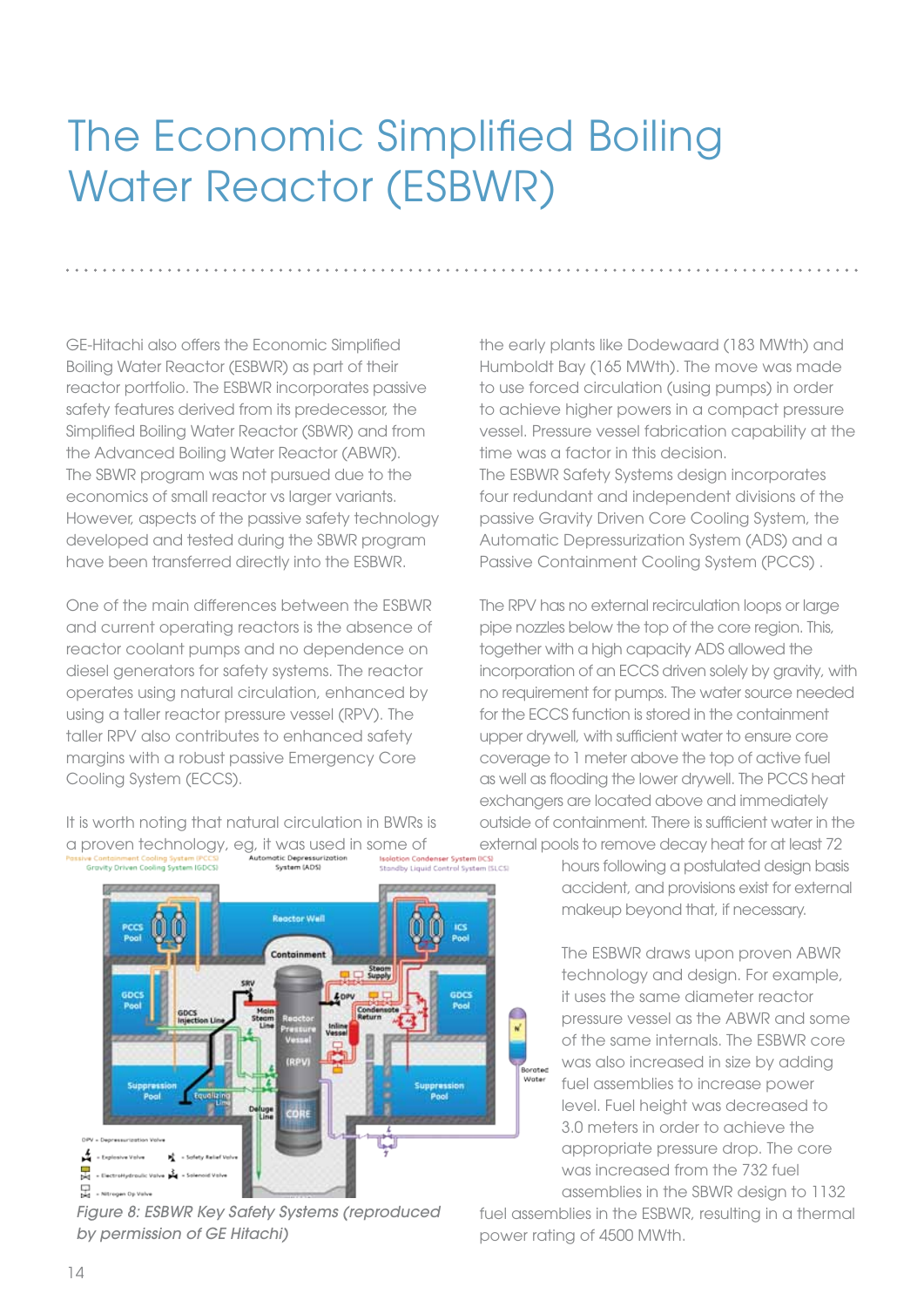### Overview of BWR operating experience in the UK

The UK's past experience with operating BWRs is limited mainly to the UK-developed Steam Generating Heavy Water Reactor (SGHWR). The SGHWR operated from 1967 to 1990 at the UKAEA Winfrith site, 12 miles east of Dorchester. It was a prototypic reactor which shared some features of both the CANDU and BWR present day designs. The moderator was heavy water at atmospheric pressure physically separated from the primary light water coolant in the same manner as a CANDU (note however that CANDU reactors currently use heavy water for both moderation and cooling). A bank of pressure tubes passed through channels in the moderator vessel. Each pressure tube contained a low-enriched UO<sub>2</sub> fuel element comprising a bundle of 36 individual zirconium alloy clad fuel pins, each containing a stack of fuel pellets.

The light water within the pressure tubes was allowed to boil, raising steam which was sent directly to a turbine in a similar manner to modern day BWRs. The SGHWR operated successfully with a power output of 100 MW<sub>electrical</sub> (292) MWthermal) for 23 years before being shutdown and decommissioned.

British Nuclear Fuels plc (BNFL) manufactured the fuel for the SGHWR at its Springfields site in Preston, Lancashire (now owned by Toshiba-Westinghouse). Springfields also manufactured fuel for the Dodewaard BWR in The Netherlands.

The UK has extensive experience of reprocessing both PWR and BWR fuel from overseas, and the National Nuclear Laboratory (NNL) has undertaken campaigns of Post Irradiation Examination (PIE) on BWR fuel from overseas, in order to evaluate its performance at high burnup levels.

> *Figure 9: The SGHWR at Winfrith (reproduced by permission of NDA)*

### Implications for UK Licensing

The Generic Design Assessment (GDA) process which has taken forward the licensing of two PWR designs (AP1000 and EPR) to Interim Approvals over recent years originally included two other designs – one of them a BWR. The GE-designed ESBWR was one of the four reactors included in GDA from its inception in Summer 2007 to the end of Step 2 in Spring 2008. At this point GE-Hitachi suspended their application, and work ceased. If ESBWR were to be taken forward again in the UK, that GDA application could be re-activated.

Obtaining licensing approval in the UK does not necessarily have to be done via the GDA process. It would be possible for a developer of a modern BWR design to proceed via a parallel site licence and reactor assessment processes, although it would be expected that much of the good practice from GDA (such as open communication, public consultation and regular reporting of metrics) would be retained. The overall requirements to demonstrate the safety of the reactor design are the same, irrespective of the process taken.

By doing a limited amount of work on the ESBWR, ONR and EA have accumulated some recent expertise in the assessment of BWR technology against UK safety and environmental requirements. It is expected that this would be useful in a future BWR assessment.

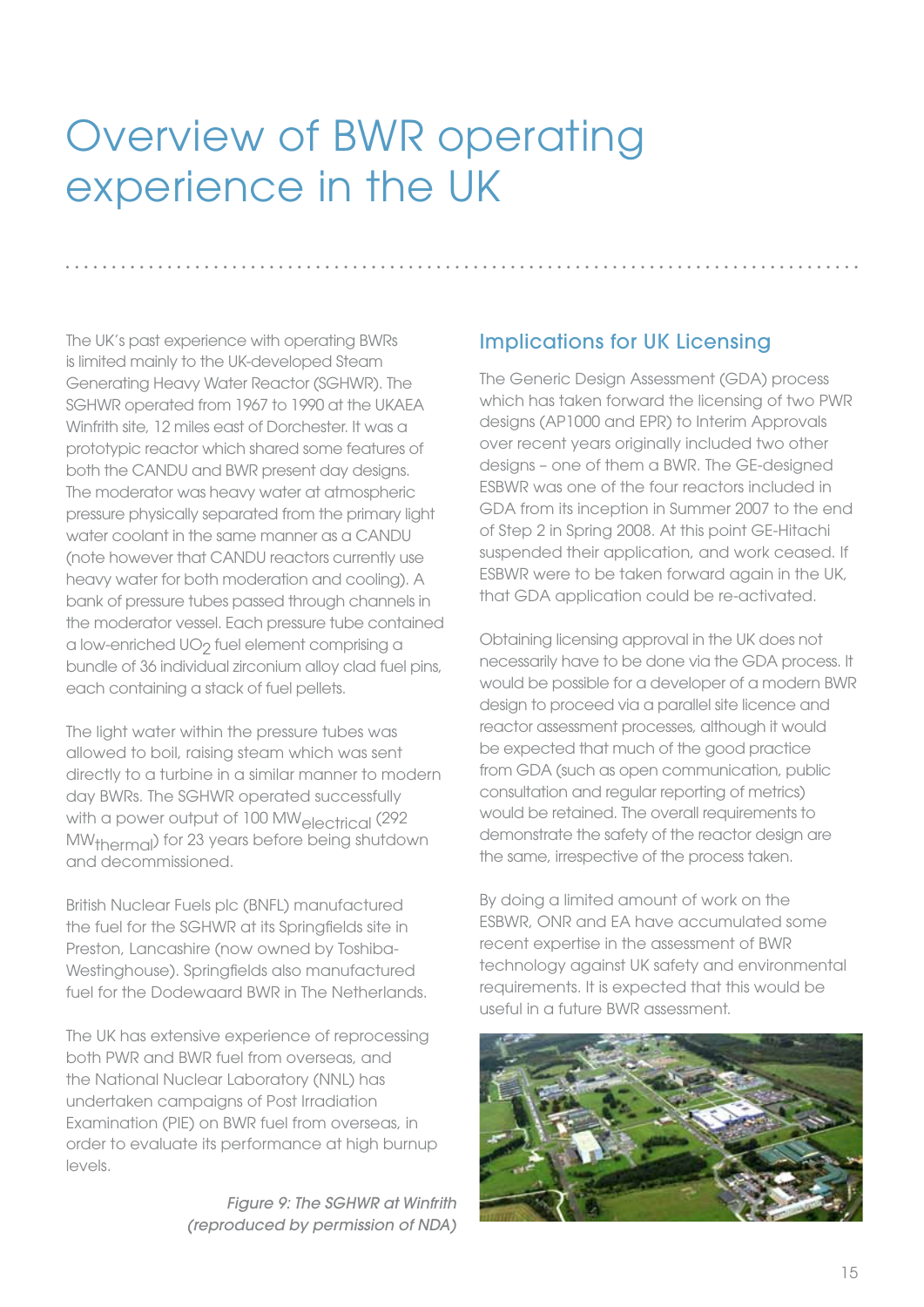### Overview of BWR operating experience in the UK cont.

### Implications for UK supply chain

The fact that BWRs may feature in the first tranche of UK new build reactors, alongside PWRs, should not affect the UK unduly since there is a high degree of commonality between the two systems (once the absence of a secondary circuit is acknowledged). Electrical systems, pumps, pipework and much of the infrastructure associated with modern BWRs should be available for sourcing within the UK if required.

One potential issue could be that despite the UK having manufacturing capability for UO<sub>2</sub> fuel for the indigenous UK Advanced Gas Reactors and for PWR fuel at Westinghouse's Springfields Fuel Production Facility, fuel production lines specifically tailored to modern BWR requirements do not exist as yet in the UK.

Apart from this fact, the supply chain situation remains largely the same whether a PWR or a BWR is considered.

### UK expertise and knowledge relevant to BWR technology

The majority of the UK's light water reactor expertise was developed in support of Sizewell 'B' PWR and encompasses the full fuel cycle from uranium procurement and PWR fuel manufacture to irradiation experience in Sizewell 'B' PWR. The UK also has the capability to carry out all the necessary steady state nuclear design and transient analysis (fault studies) for PWRs. While some of this methodology remains relevant to BWR design and performance, the UK would need to develop the capability to carry out the equivalent analyses for a BWR programme.

The UK also currently has the ability to reprocess oxide fuel (from either PWR or BWR reactors) at the Sellafield facility, although the Thorp plant is scheduled to close in 2018, which precedes any credible operational date for a new UK BWR. It should also be noted that current UK policy for new nuclear build is for an open fuel cycle, rather than a reprocessing route.

Specific BWR expertise is necessarily more limited, however as regards fuel manufacture. The Springfields fuel manufacturing facility produced the fuel for the UK's SGHWR and also the finished fuel for the Dodewaard BWR for approximately 20 years up until the 1990s. The Dodewaard fuel incorporated many of the design features seen in modern day BWRs such as fuel doped with neutron poisons and radial and axial enrichment zoning. In addition to the documented information which is relevant to BWR fuel design, a number of the key individuals who worked on this project remain within the industry and their expertise could be harnessed to develop a more extensive capability to support a UK BWR deployment.

The UK currently has some relevant experience in the field of BWR coolant chemistry, although again this resides in a limited number of experts and would need to be boosted to allow a bigger contribution to the UK new build programme of BWRs.

In addition, extensive generic nuclear skills exist such as criticality and shielding capabilities, environmental impact teams, and materials testing and analyses facilities. Finally, the skills, hardware, software and techniques used to date to carry out fuel manufacture, reactor safety, core design and licensing calculations for PWRs all place the UK nuclear workforce in a well-primed state to map these skills to BWRs via a transitional period of investment and training.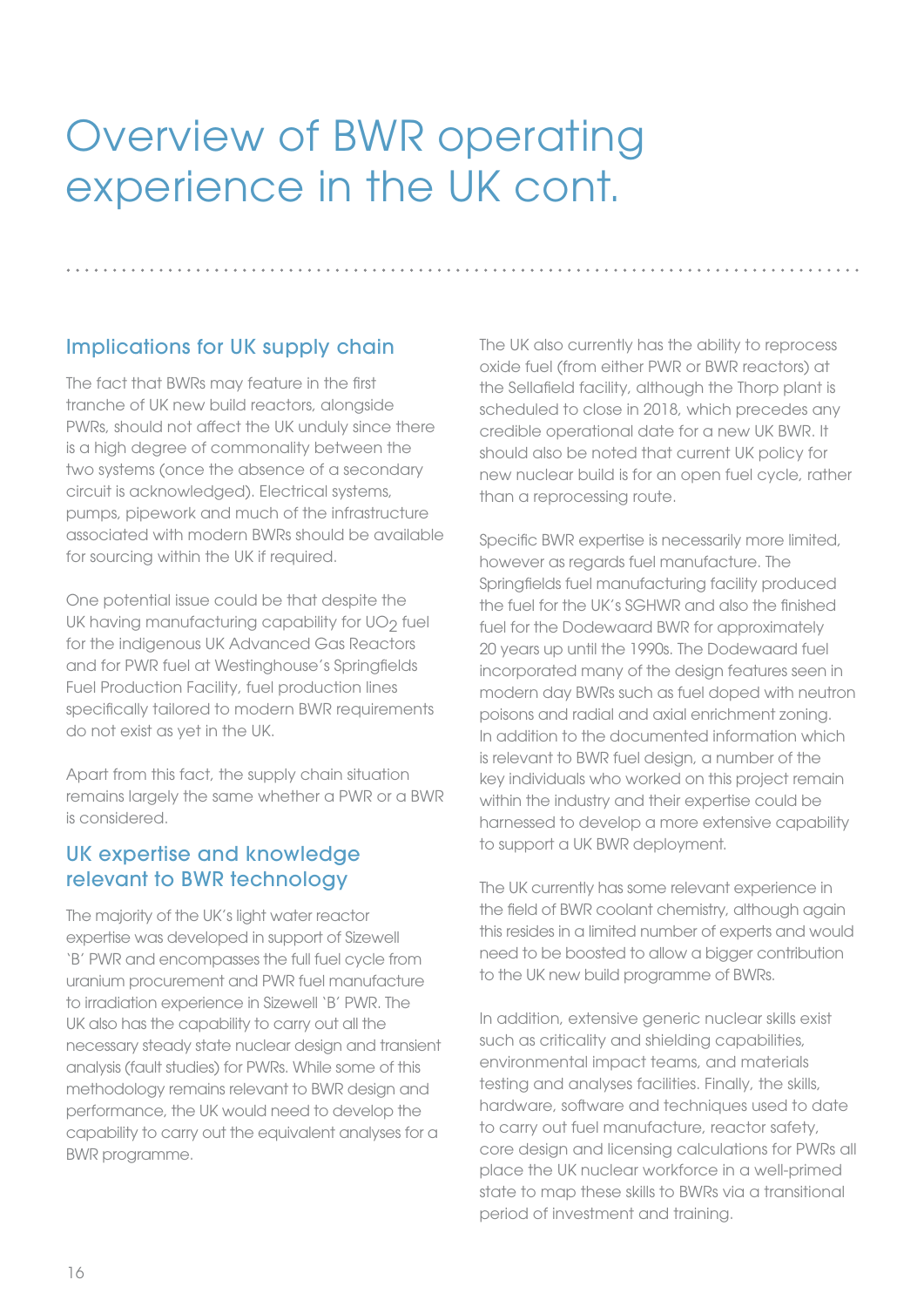# Conclusions

Boiling Water Reactor technology looks set to become a feature of the UK's fleet of nuclear plants, when the Horizon project comes on-line around the end of this decade.

Whilst there are a number of important differences between BWRs and the PWRs with which the UK is familiar – in terms of reactor design, fuel and so on - much of the underpinning technology is similar and there remain substantial opportunities for the UK supply chain to participate in the licensing, equipment manufacture, construction, commissioning and operation of BWRs.

Where gaps exist, there is, in many cases, scope for UK industry to take steps now to boost the depth and breadth of UK capability to increase the scope for involvement.

"The ABWR is the world's first "Generation III" nuclear reactor design to be built and operated. Substantial opportunities will exist for the UK supply chain to work in partnership with the reactor technology provider and the operating company."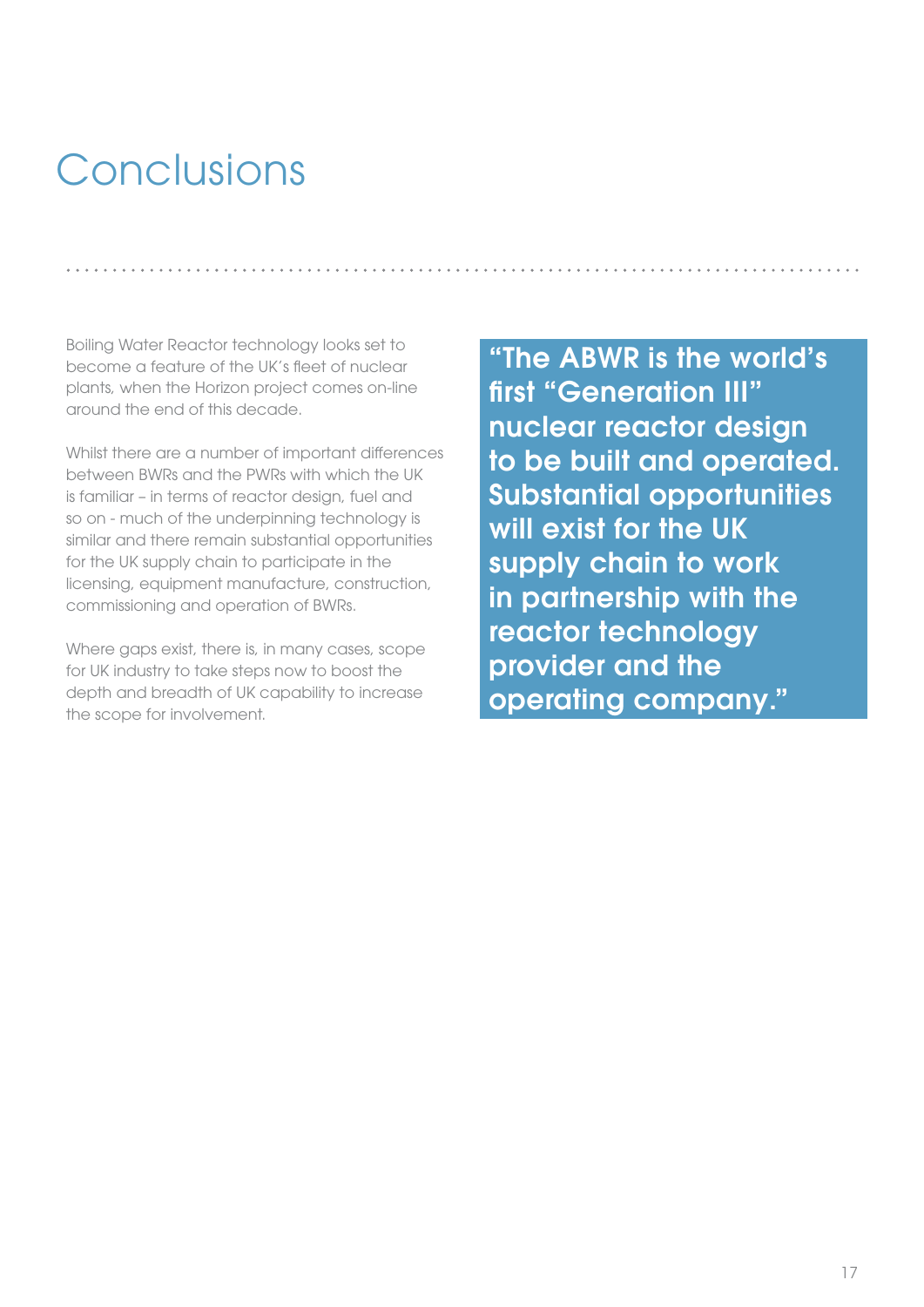## References

Where images have been sourced separately, reference to the original source can be found below:

#### Figure 1

Source: US NRC

#### Figure 2

Reproduced by permission of GE Hitachi

#### Figure 3

*http://www.ne.doe.gov./np2010/pdfs/esbwrGenera%20DescriptionR4.pdf*

#### Figure 4

*Map - WNA Nuclear Database*

*Table - http://www-pub.iaea.org/MTCD/Publications/PDF/RDS2-32\_web.pdf*

#### Figure 5

Top - Reproduced by permission of GE Hitachi Bottom - Reproduced by permission of Westinghouse

#### Figure 6

Reproduced by permission of GE Hitachi

#### Figure 7

*Economic Simplified Boiling Water Reactor Plant General Description June 2006 http://www.ne.doe.gov/np2010/pdfs/esbwrGenera%20DescriptionR4.pdf*

#### Figure 8

Reproduced by permission of GE Hitachi

#### Figure 9

Reproduced by permission of NDA